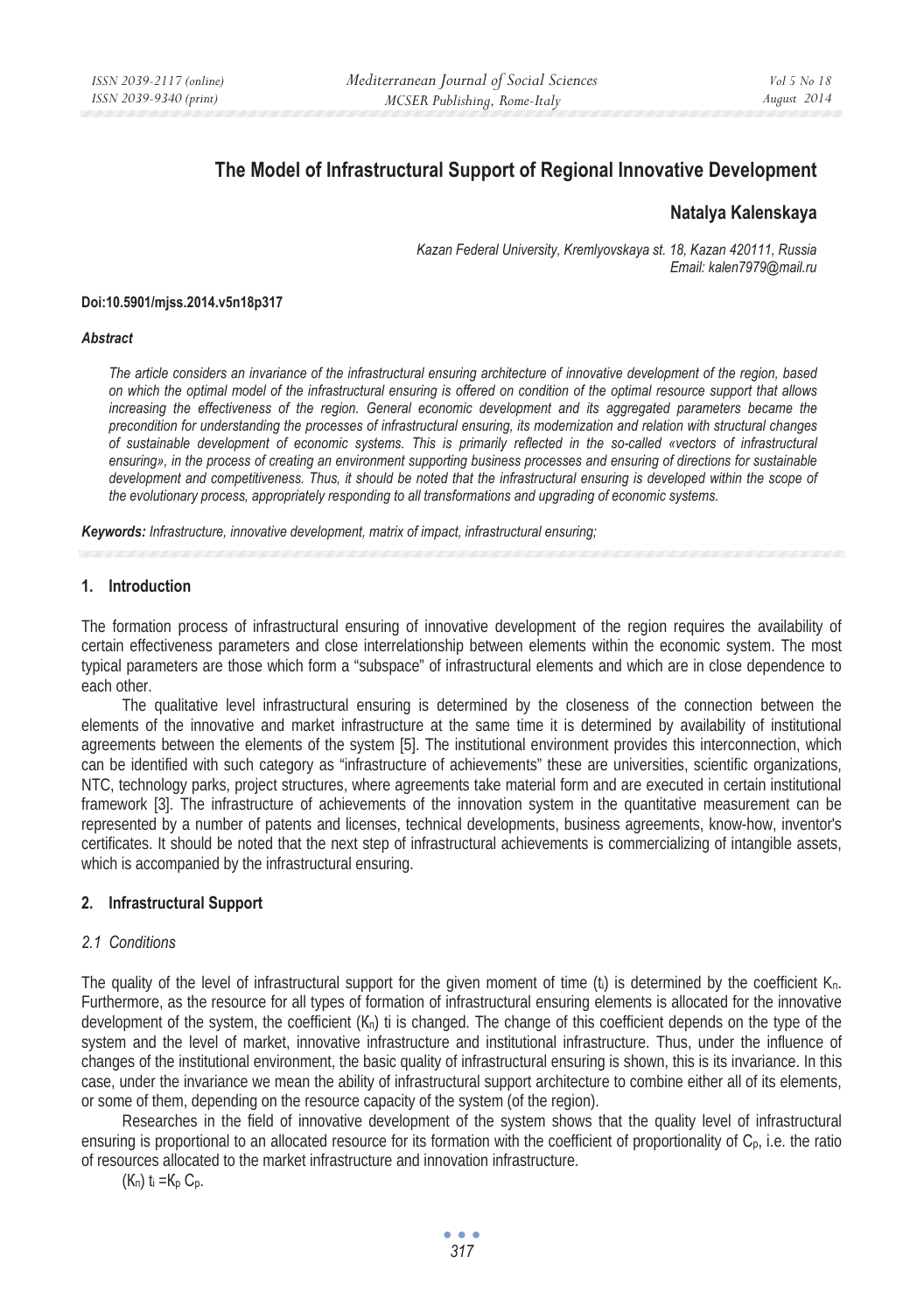| ISSN 2039-2117 (online) | Mediterranean Journal of Social Sciences | Vol 5 No 18 |
|-------------------------|------------------------------------------|-------------|
| ISSN 2039-9340 (print)  | MCSER Publishing, Rome-Italy             | August 2014 |

As already mentioned the infrastructural ensuring is invariant. The invariance is based on the following reasons:

- A type of system (we consider innovation-oriented system);
- A clustered feature (is there a clustered formation in the region);
- A feature of the institutional arrangements within the clustered formations.

Considering the interaction of infrastructure elements, its architecture should be taken into account under invariant conditions. If we consider the innovation system within an industrial cluster, the interaction of a set of infrastructure elements will be formed under the influence of large industrial-economic complex, revealing relationship of sectored specificity of cluster and the type of infrastructural ensuring.

#### *2.2 Infrastructural ensuring*

Furthermore, it should be noted that processes associated with a transfer of technology to innovation-oriented enterprises is accompanied by infrastructural support. For example, the analysis of the innovation capacity of enterprises of the Republic of Tatarstan, shows that an increase of industrial enterprises dealing innovative activities is observed since 2005 [2]. In 2005 there were 95, and by 2009 their number has increased to 107, there were 122 organizations dealing with innovative activities in 2009, 76% of innovation - active enterprises is accounted for the proportion of manufacturing industries. However, there is a lack of resources allocated to the development of infrastructural support of commercialization of R&D in such areas as chemistry petrochemicals, engineering.

Our research showed that the maximum effect of infrastructural ensuring is achieved on condition that the overall limited resource is shared equally between the direct productive activities of the enterprise and ensuring infrastructure of the innovative development of the region. There is a need for an optimal allocation of resources between innovative development via an innovative infrastructure of the region and the development of production via the development of the innovative infrastructure. Thus, the maximum effect from the innovative infrastructure is achieved in case when the resource is shared equally between the development of industrial infrastructure within a system and resources of involved components of the innovative infrastructure.

In its turn, the allocation of the limited resource of the region into equal components allows to reach both the maximum value of the total economic effect to the region, and the maximum value of the level of the infrastructural support.

Particular interest is the mechanism of binary integration, which is supposed:

- A simultaneous operation of infrastructures of innovative development in several innovative systems:
- A combination of innovative infrastructure and market infrastructure, as integral components of infrastructure formation of innovative development of the region.

A typical peculiarity of formation of an innovative type of economic system is its autonomy and there is an optimal allocation of limited resources between the direct industrial process and process of formation of an infrastructure of innovative development within individual system. Under such conditions, there is no common space of an innovative development. A creation of a mechanism realizing an integration of the elements of infrastructure of innovative development, both under conditions of the innovative system and the innovative cluster, will let to increase significantly the total effect. By the optimal consideration a total maximum effect of all innovative systems (with high innovative index) will be equal to the sum of the maximum effects.

There are two structure-forming factors of infrastructural ensuring, these are a factor determining the level of a market infrastructure and a factor determining the level of innovative infrastructure. A consideration of the interaction of these factors is currently possible in the situational space. Let's consider the situational space  $R_{fi}$  and  $K_{ki}$ , where the space  $K_{ki}$  characterizes an innovative infrastructure and  $R_{ri}$  characterizes a market infrastructure.

 $K_{ki}$  is formed by the set of elements  $(k_1,k_2,k_3)$ . In this case, we consider that every element *ki* reflects the existence of the basic elements of the innovative infrastructure (technology parks, business incubators, innovative centers), where *i* is a number of present elements (1, 2, 3, etc.).

 $R_{\rm f}$  is formed by a set of elements ( $r_{\rm 1},r_{\rm 2},r_{\rm 3}$ ) where *rj* reflects the existence of elements of a market infrastructure (investment funds, venture capital funds, consulting firms), where *i* is a number of elements of market infrastructure.

Below we present a matrix showing the impact of infrastructural elements based on the suggested two-factor model of analysis of the effectiveness of the infrastructural support.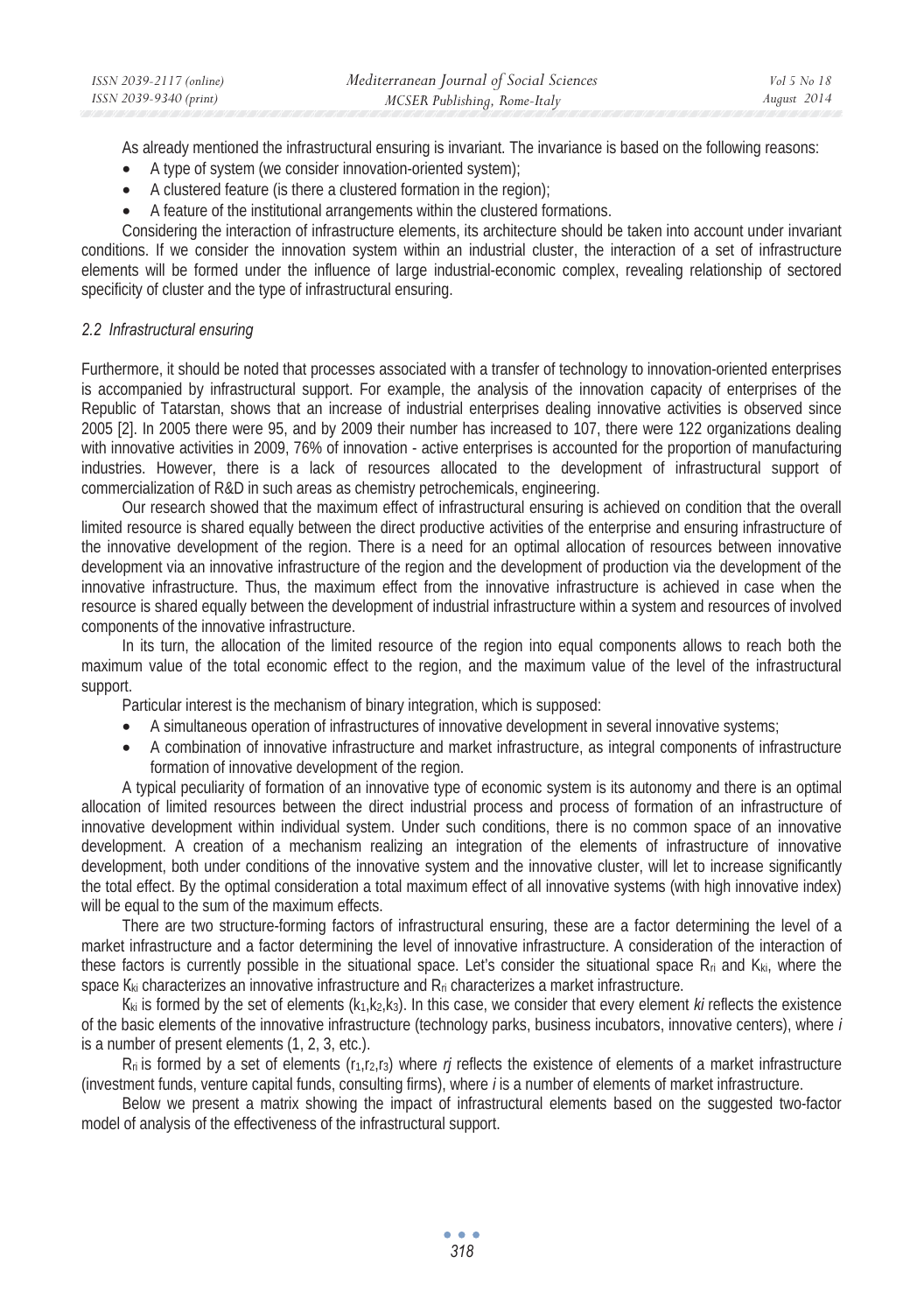|  |  |  |  | Table 1. The matrix of elements of the infrastructural support |  |
|--|--|--|--|----------------------------------------------------------------|--|
|--|--|--|--|----------------------------------------------------------------|--|

|                | ۱۱             | Γ2                            | Г3             |
|----------------|----------------|-------------------------------|----------------|
| K <sub>1</sub> | $K1$ $\Gamma1$ | $K1$ $\Gamma2$                | $K1$ $\Gamma3$ |
| K <sub>2</sub> | $K2$ $r1$      | K <sub>2</sub> r <sub>2</sub> | $K2$ $K3$      |
| K <sub>3</sub> | $K3$ $r1$      | K <sub>3</sub> r <sub>2</sub> | $K3$ $F3$      |

The matrix reflects all possible interactions or combinations of infrastructural elements, at the same time it allows to take into account a regional specificity and to identify the optimal combination of infrastructural elements, and the specificity of the region, in its turn, is reflected by the «weight» of impact elements of the market infrastructure or the innovative infrastructure.

## *2.3 Republic of Tatarstan model*

For example, in the Republic of Tatarstan for 12 technology parks there is one venture fund, one investment fund and one innovative technology center, i.e. the number of elements of innovative infrastructure more than the number of elements of market infrastructure, but in practice, the quantity doesn't guarantee the quality and speed of technology transfer to industrial complex because there is no an interaction with the market elements [1].

Considering the weight of the importance of factors  $R_{ri} \times R_{ki}$  with the help of experts (or statistically), we will get the invariant model of infrastructural support (table 1). The effectiveness of infrastructural ensuring depends on the components of the market infrastructure and an innovative infrastructure, it is determined by an existence of the separate elements but not by their interchangeability. The suggested model of infrastructural support of innovative development of the region (see a table 1) is based on the idea of infrastructural elements in the form of Boolean variables (1 is available, 0 is not available). 5 points is given for every available element, a sequence of variants (technology parks, business incubators, innovative centers, investment fund, venture capital fund, a consulting firm).

|    |         |     | Nº Variants of combination of elements Innovative infrastructure Market infrastructure The effectiveness of infrastructural support |
|----|---------|-----|-------------------------------------------------------------------------------------------------------------------------------------|
|    | 000 100 |     |                                                                                                                                     |
|    | 001 000 |     |                                                                                                                                     |
|    | 001 100 |     |                                                                                                                                     |
|    | 011 001 |     |                                                                                                                                     |
|    | 001 110 |     |                                                                                                                                     |
|    | 011 100 |     |                                                                                                                                     |
|    | 111 101 |     | 25                                                                                                                                  |
|    | 111 100 |     | 20                                                                                                                                  |
|    | 111 011 | 15  | 25                                                                                                                                  |
| 10 | 111 110 | l b | 25                                                                                                                                  |
|    | 111 001 | l h | 20                                                                                                                                  |
|    | 111 111 |     | 30                                                                                                                                  |

## **Table 2.** Invariant model of infrastructural support

Organizational and structural problem of optimization can be solved with the introduction of restrictions on the field of factors  $R_{\rm fl}$  x  $K_{\rm kl}$ , i.e. when to use a particular type of innovative infrastructure. This approach lets to take into account industrial specificity of the region, which requires that the infrastructural elements have been presented in every industry, and when the support extends to the whole industrial complex of the region.

A consideration of the invariant model was realized on the cognitive level that implies an event-situational analysis and, at the same time, the area of allowed values is discrete.

For many innovation-oriented systems the global maximum (when all elements of the infrastructural ensuring are maximum - developed and take place) is not reachable because there are a number of restrictions preventing to get to the area of maximal solutions [4]. One of them is the low return of innovation - active enterprises of the region, though they are the basis of intensive economic growth via innovative development. Therefore, a search of the individual local possible maximum of the region must be realized for every system.

With the introduction of the distribution of the weights out of the Boolean variables, we move on to the scenarios of combination of infrastructural ensuring parameters, and here there is an opportunity of constructing a matrix of threshold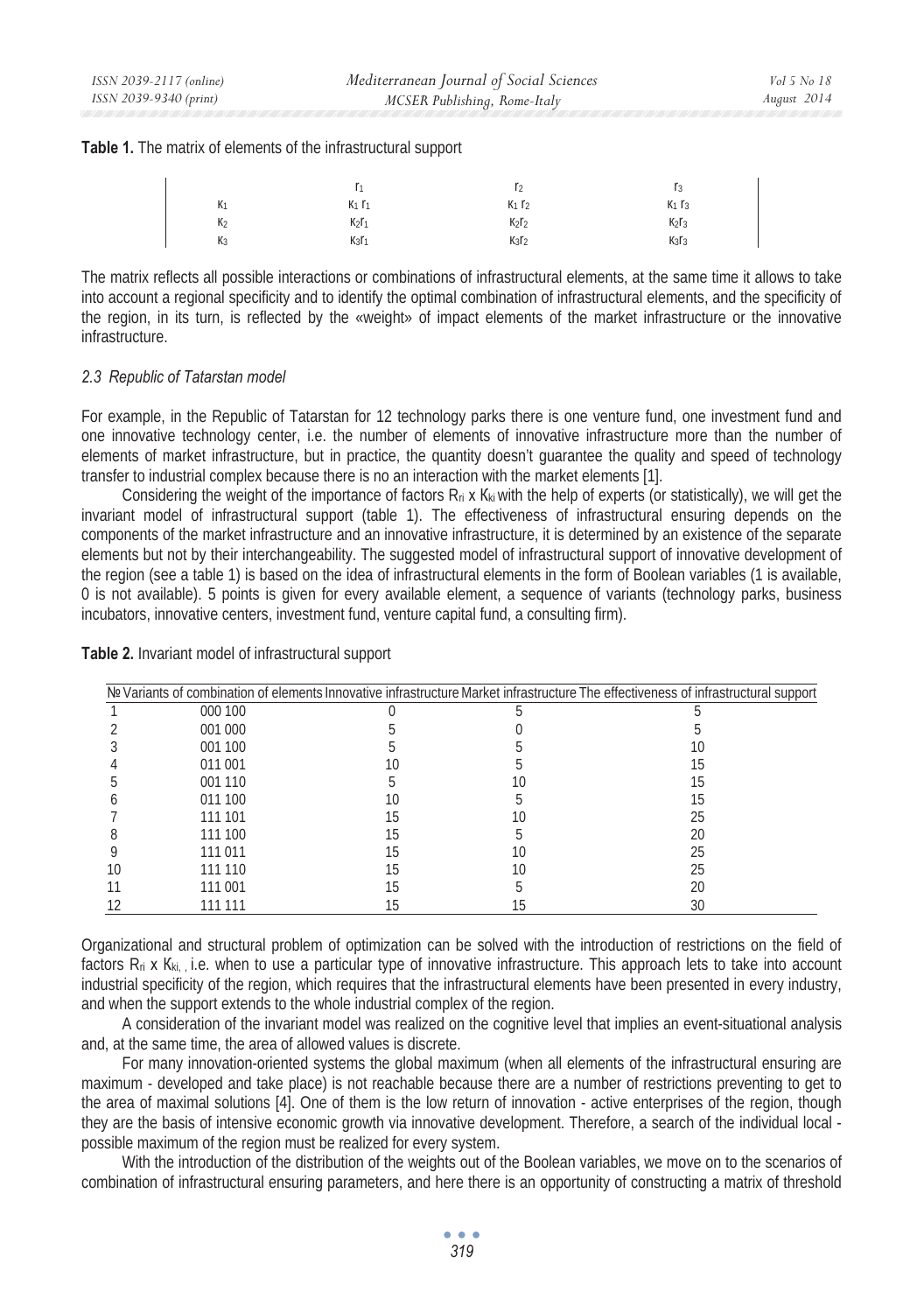| ISSN 2039-2117 (online) | Mediterranean Journal of Social Sciences | Vol 5 No 18 |
|-------------------------|------------------------------------------|-------------|
| ISSN 2039-9340 (print)  | MCSER Publishing, Rome-Italy             | August 2014 |

values of infrastructural support of innovative development.

With the introduction of allocation of weights out of the Boolean variables, we pass to scenarios of a combination of infrastructural support parameters, and there is an opportunity of constructing a matrix of threshold values of infrastructural ensuring of innovative development [4].

An infrastructural support as it was noted earlier, is organizational mechanism and its own effect should be evaluated by any its elements. If there is no such effect, then one of the tasks of infrastructural ensuring is broken, it's a strengthening of a synergistic effect. In the analysis of the economic effectiveness of infrastructural support it is necessary to instantiate three conditions:

- The choice of comparative options;
- The definition of a subject where a result is shown (a region, a cluster, a complex, an industry);
- The comparability of options.

A choice of conditions of an effectiveness evaluation is based on the scale of its activities and the expenditure source of the forming of institutional arrangements within the framework of integration processes of the region, where the effectiveness of infrastructural ensuring is determined by:

- Minimizing timeline for achieving economic results;
- Increasing of the share of high-tech enterprises in the sphere of small-scale business;
- Strengthening of the scientific and technical potential;
- Using the economic result by scientific and technical potential;
- Increasing of a share of shipped innovative product;
- Increasing of the share of innovative product in the GRP.

## **3. Conclusions**

The complexity of processes of the effectiveness evaluation of infrastructural ensuring and the innovative activity consists of subjectivity and relativity of indicators of the effectiveness. On today an absence of such indicators is replaced by the use of standards. That's why the transition to network structures and standards is considered in Russian practice as a basis of innovative development. The following complex problems can be solved by evaluation standards of an innovation:

- An expansion of the scale and simplification the entry of Russian companies to world markets;
- A formation of a system of standards of innovative development;
- Increasing the competitiveness of producers.

A qualitative indicator of infrastructural ensuring is a use of the science results for solving applied industrial and sectored problems. This indicator can be represented by the following formula:

IS (I\*S\*H\*R) ER

where,

*IS* is an infrastructural ensuring

*I* is an involved innovative potential

**S** is an involved science potential

*H* is an involved human potential

*R* is an involved resource potential

*ER* is an achieved economic result

Involved innovative potential *I* can be represented by of indicators:

- the number of scientific discoveries and inventions;
- the number of new materials and supplies:
- the number of new products and constructions;
- the number of new technological processes;
- the number of innovative proposals.

Involved science potential *S* can be represented by of indicators:

- the number of academic institutions;
- the number of industrial research institutes;
- the number of problem institutions of the Academy of Sciences of the Republic of Tatarstan;
- the number of scientific schools of leading universities.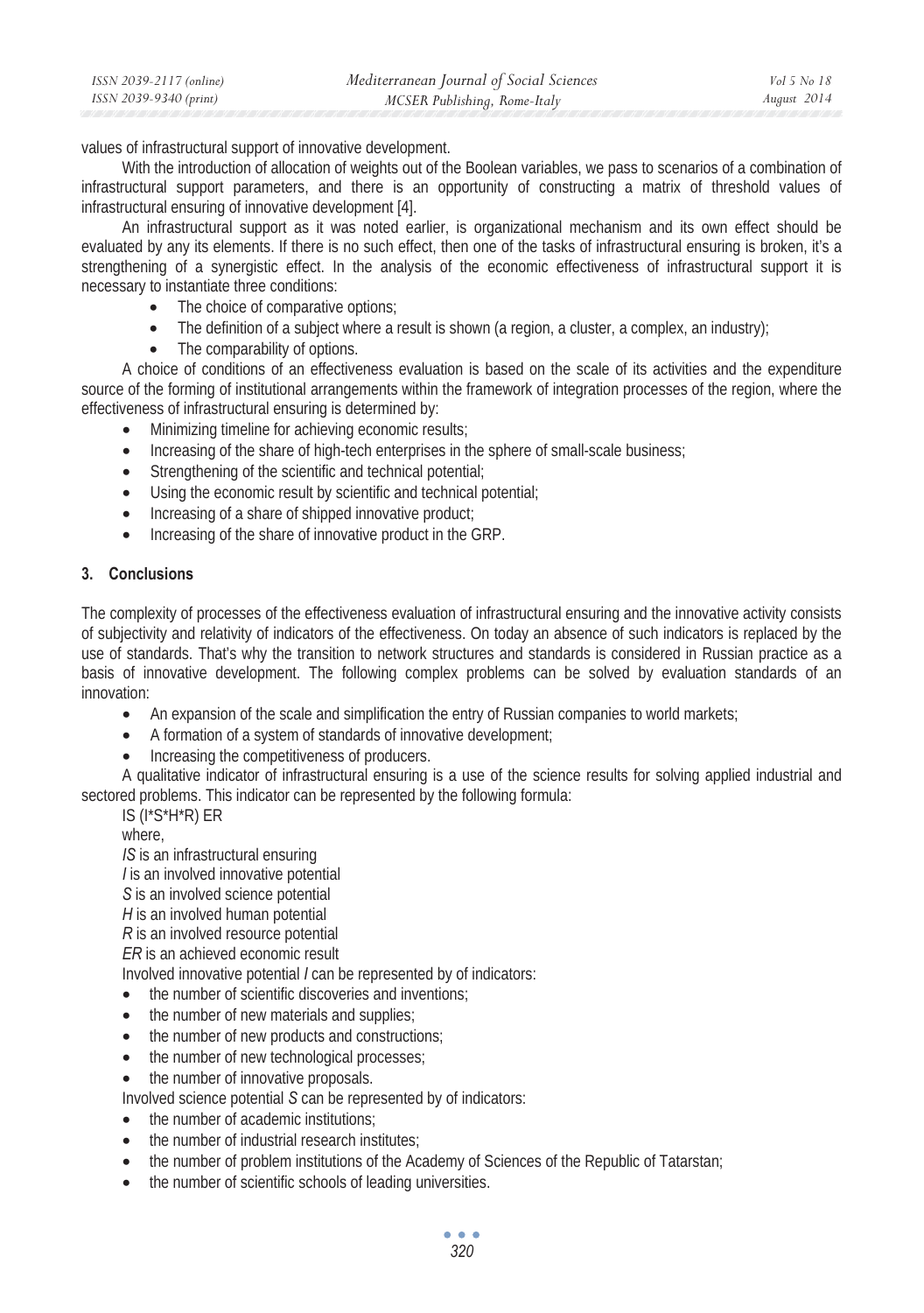Involved human potential *H* can be represented by of indicators:

- the number of students in the natural sciences:
- the number of scientists and researchers (according to sectors):
- the number of intellectual property objects (grants, patents, certificates);
- the number of Ph.D. experts employed in the industry.

Involved resource potential *R* can be represented by of indicators:

- allocated funds from the federal budget;
- allocated funds from the regional budget;
- funds of enterprises:
- foreign investment.

The value of achieved economic result (*ER*) will be proportionally changed from increase / decrease the influence of the elements of infrastructural support. It should be noted that an economic result means:

- an increasing the competitiveness of products;
- an innovative renewal of fixed capital;
- an acceleration of economic growth;
- an improvement of the level and quality of life:
- improving the use of natural resources and protection of the environment;
- an increasing of the proportion of innovative products in the GRP.

Depending on the conditions of indicators within the involved potential one or another element will compensate for its weight in the total system. Thus, it is possible to vary involving of the infrastructural ensuring elements in order to get the economic result. The value of ER of solutions of applied industrial-sectored problems by sustainable development directly depends on the functions of infrastructural elements.

**Table 3.** The phase area of the values of infrastructural support

| Indicator name                  |            |                             | The threshold values of the phases |                 |
|---------------------------------|------------|-----------------------------|------------------------------------|-----------------|
|                                 | Risk phase | Critical phase              | Optimal state phase                | Advantage phase |
|                                 |            | Infrastructural ensuring IE |                                    |                 |
| I-involved innovative potential |            |                             |                                    |                 |
| S - involved science potential  |            |                             |                                    |                 |
| H - involved human potential    |            |                             |                                    |                 |
| R-involved resource potential   |            |                             |                                    |                 |

The table shows four main variants of qualitative impact of infrastructure. To achieve the status of sustainable development of the system (phase of the optimal state and the advantage phase) threshold values of infrastructural indicators should not go beyond the phase of the optimal state. In the sectored aspect, it should be noted that the influence of the infrastructural ensuring elements will be strengthened by involving an industrial enterprise to a particular cluster. Under conditions e.g., of the Republic of Tatarstan an innovative and a scientific potential is involved, which is reflected in the result, i.e., involving into an «optimal state phase» while, as a resource potential and human potential are in a «critical phase». As a result, the policy of innovative development of the region is constructed taking into account the limits and opportunities of scientific and innovative areas, that's why models and elements of the infrastructure of the regions are different and can not be «stereotyped», although they are similar in its functions, which is based on the invariant principles.

Thus, the proposed invariant model allows modeling the architecture of infrastructural ensuring, when use of all elements is optimal, and when its presence is partial. The proposed model depends on the threshold values of infrastructural support, which allow modeling the optimal scenario of infrastructural ensuring of the innovative development and as a consequence it leads to the effectiveness of the region in general.

## **References**

Mettam, G. R., & Adams, L. B. (1994). How to prepare an electronic version of your article. In B. S. Jones, & R. Z. Smith (Eds.), Introduction to the electronic age (pp. 281-304).New York: E-Publishing Inc.

Strunk, W., Jr., & White, E. B. (1979). The elements of style. (3rd ed.).New York: Macmillan, (Chapter 4).

Van der Geer, J., Hanraads, J. A. J., & Lupton R. A. (2000). The art of writing a scientific article*. Journal of Scientific Communications*,